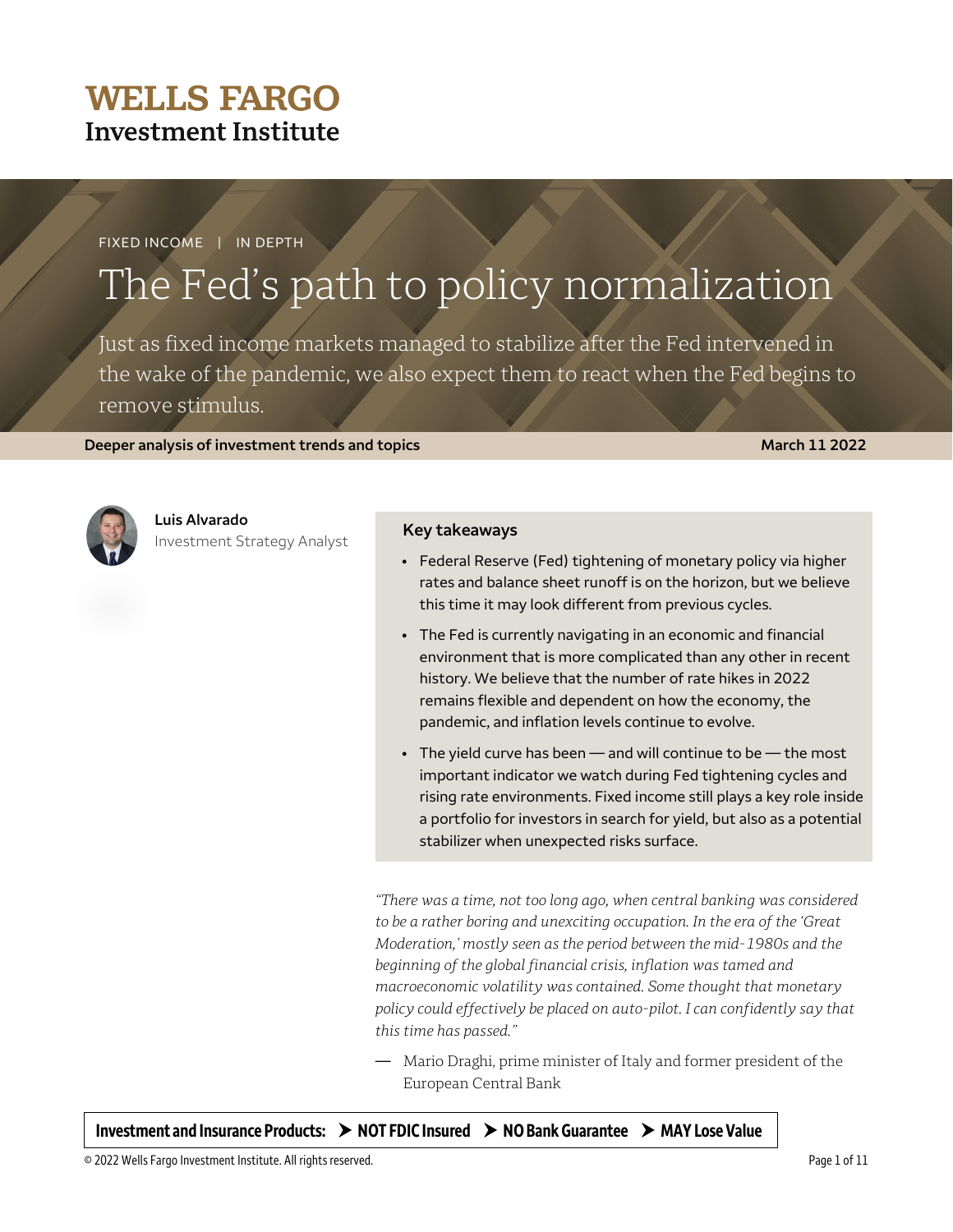Over the past two years, actions from the Fed pushed interest rates toward the zero bound and added over \$1 trillion of liquidity to a financial sector that was already flush with reserves. Fiscal stimulus for pandemic relief provided another nearly \$6 trillion. Coordinated monetary and fiscal stimulus has been a defining feature of economic policy in the U.S. in the wake of COVID-19, helping combat the lingering disruptions from the pandemic.

This recipe, however, is nothing new, as policymakers have taken a similar approach in the past. In the 1920s following World War I and the 1918 Spanish flu pandemic, in the 1930s after the Great Depression, in the 1940s after World War II, and most recently in 2008 after the global financial crisis, we have observed a common pattern of policymaker intervention. In each case, higher issuance from the U.S. Treasury to fund fiscal stimulus has been combined with the Fed's low-interest-rate policy and government securities purchases to help reinvigorate the economy.

Yet, history has also shown that once the economy has rebounded, conflicting macroeconomic forces may intrude. Higher inflation, larger government deficits, and asset bubbles have often been consequences of easy financial conditions. Policymakers typically respond by reversing course and tightening financial

conditions, which in many cases have led to assetprice corrections. We believe that the U.S. economy is already in a transition period, which most likely will continue throughout 2022, as economic growth slows down, labor markets improve, and inflation levels remain elevated.

That similar post-crisis pattern is coming together again as the most severe risks of the pandemic appear to be receding. Indeed, the world today looks very different than the world before the pandemic. The U.S. economy is currently experiencing the highest inflation levels in decades, while labor markets are improving and economic growth remains above recent averages.

Persistently high inflation has forced the Fed to act more swiftly than previously anticipated, and the Fed's rapid pivot since December has had repercussions in financial markets. So far this year, bond and stock prices have declined while measures of volatility have increased. However, we do not believe that a correction in financial markets will carry enough weight to derail the Fed from its objective to tackle inflation. In our opinion, the Fed's journey toward policy normalization has just begun. But this process will most likely look very different than the first time the Fed implemented quantitative tightening (QT).



**Chart 1. Recent monetary tightening**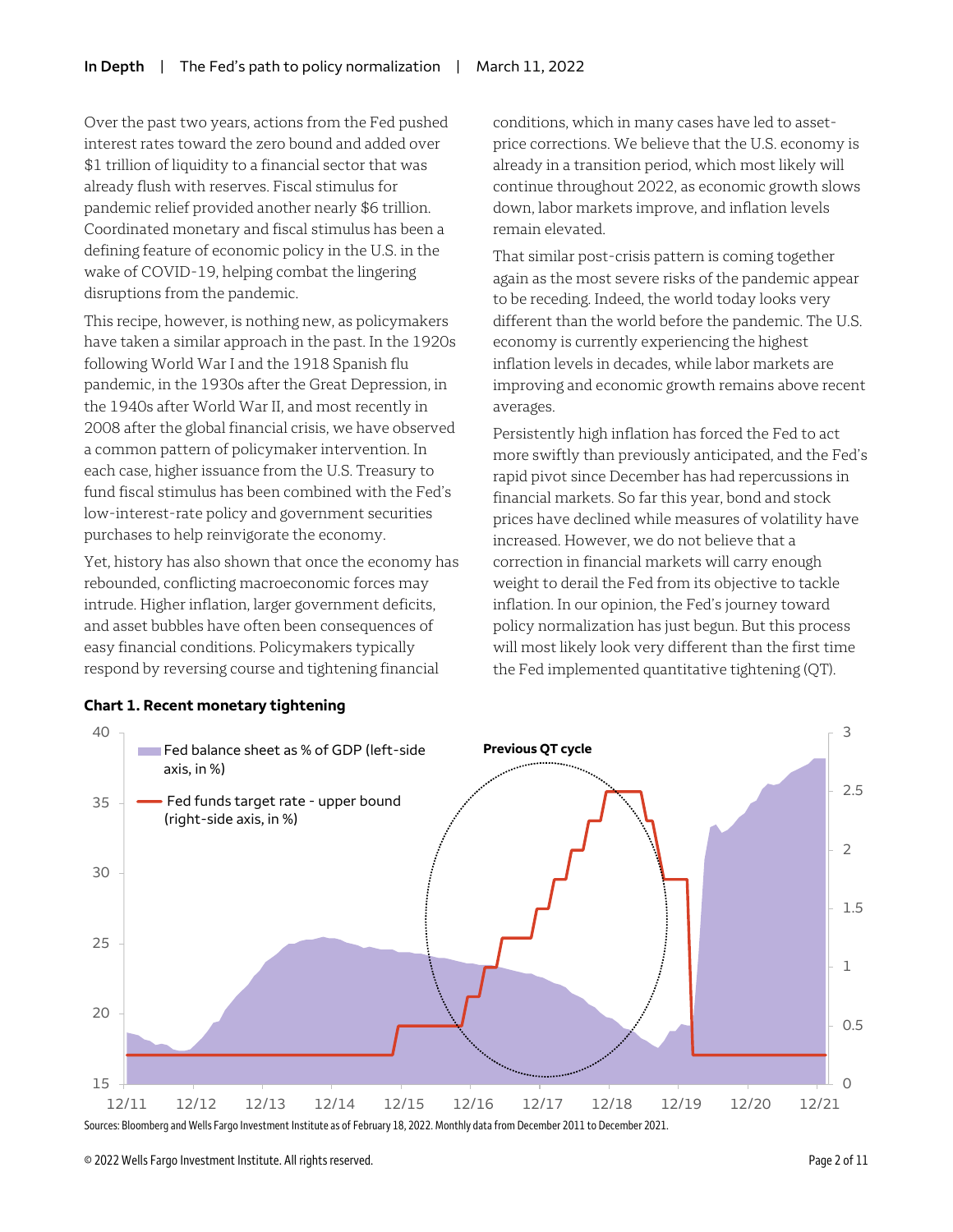#### **The Fed in action — How do tightening cycles work?**

In essence, a tightening cycle would be just the opposite of what we have gone through over the past two years. We expect the Fed to initiate a period of rising policy rates coupled with a shrinking of its balance sheet, either by letting maturing bonds roll-off (similar to what the Fed did from 2017 to mid-2019) or by proactively selling bonds (see chart 1). As policymakers embark on this path, financial conditions may begin to tighten if the cost of borrowing increases and available liquidity begins to decline.

All of these factors combined could then begin to compound across the economy, affecting the behaviors of consumers, businesses, and investors. Capital flows may also change directions as financial participants reprice their investment options, given the new levels of interest rates and as we move toward the middle stage of the economic expansion.

#### **Raising policy interest rates:**

Theoretically, the Fed's goal is to align the level of policy interest rates with the level of economic growth, effectively implementing a neutral interest rate (in other words, a policy rate that is neither easing nor tightening). However, in practice, calibrating the optimal level of policy interest rates is a difficult task. Many factors — including demographics, productivity, demand for more stable assets (such as bonds), and capital efficiency — come into play to determine the appropriate level of interest rates in an economy.

We believe that the number of rate hikes in 2022 remains flexible and dependent on how the economy, the pandemic, and inflation levels continue to evolve. Determining the final level of policy interest rates is a complex exercise, but in general terms, we can confirm that over the past four decades, policy interest rates have topped out at progressively lower levels during monetary policy tightening, eventually pushing the economy into a recession (Chart 2). The decades-long secular trend of declining inflation, nominal interest rates, and a general increase in debt issuance has pushed the overall level of interest rates in the economy well below long-term averages.





Sources: Bloomberg and Wells Fargo Investment Institute as of February 18, 2022. Monthly data from March 1971 to January 2022.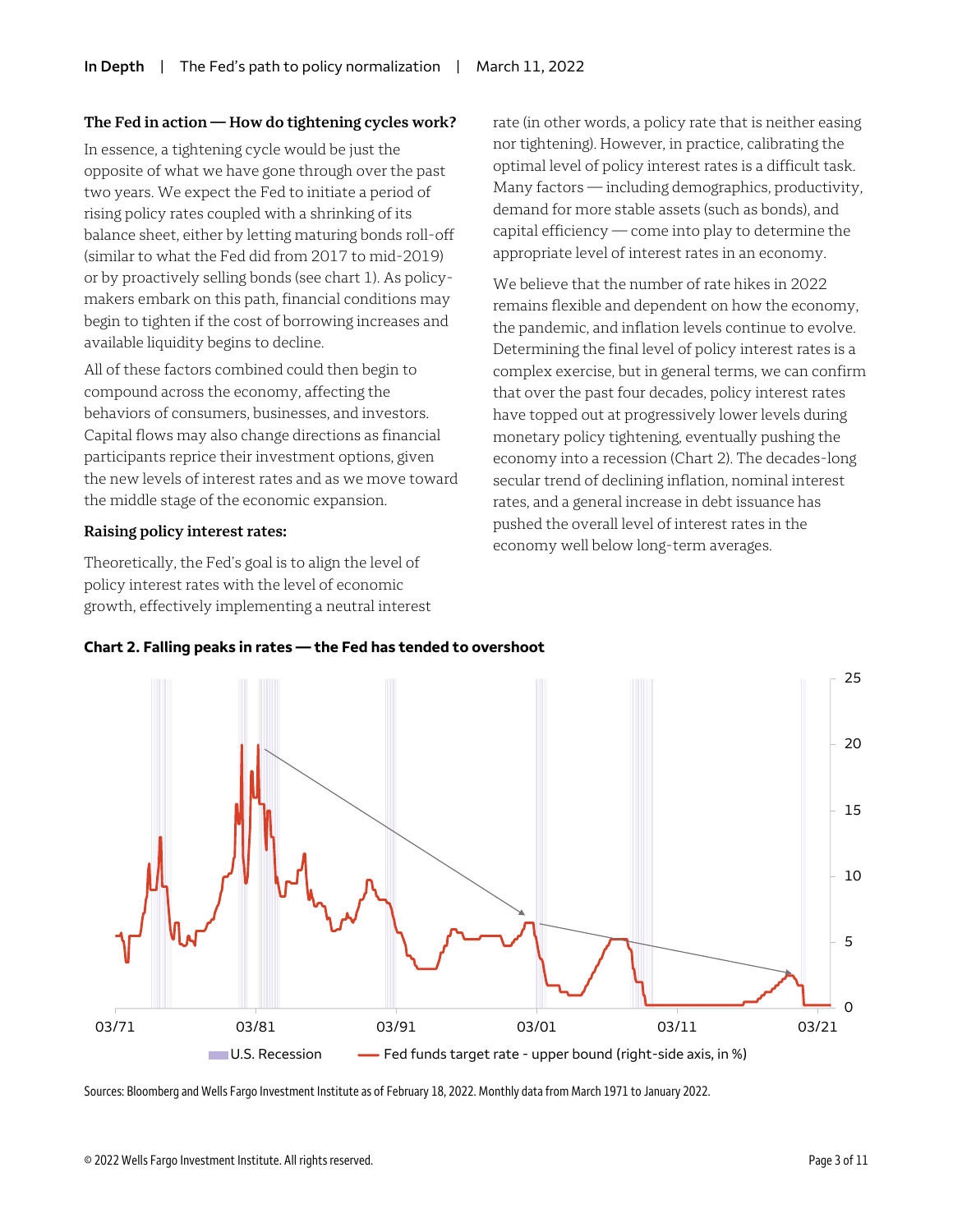#### **Downsizing the balance sheet:**

The Fed has signaled that after it begins raising interest rates, it will then move on to normalize the size of its balance sheet. This is often referred to as quantitative tightening (QT). Recent Fed meeting minutes showed signs that Fed officials are planning to allow balance sheet runoff to occur sooner than they did in 2017. Back then, the idea was that QT would not cause a major disruption in economic activity, if done slowly, given the positive momentum in employment and economic growth. In the words of former Fed chair Janet Yellen, the effects of QT would be analogous to "watching paint dry."

When the Fed began QT in 2017, its intent was to allow bonds to mature off its balance sheet. It began with a combined cap of \$10 billion (\$6 billion for Treasuries and \$4 billion for mortgage-backed securities [MBS]), and the caps increased by those amounts each quarter until they reached \$30 billion per month and \$20 billion per month, respectively.

However, in May of 2019, the Fed reduced those caps, and by the end of July, announced the end of the balance sheet runoff earlier than previously indicated. Shortly after, in September, a key short-term interest rate climbed too aggressively, signaling that too much liquidity had been drained from the financial system.

Given the size of the Fed's balance sheet today, we believe the amounts of the runoff this time will be much larger than in 2017. By allowing faster roll-off using higher caps, the balance sheet could shrink faster toward pre-pandemic levels. Although the initial cap has not been set yet, the relatively short duration of the Fed's holdings suggest that the Fed could allow the balance sheet to shrink quickly, as a significant portion of its holdings will mature in the next one-to-five years (Chart 3). Some uncertainty still surrounds the decision on the pace. Keep in mind that, prior to 2017, the Fed's balance sheet never declined for more than two consecutive quarters since 1967.





Sources: Federal Reserve, Table H.4.1 Factors affecting reserve balances. Current maturity distribution of the Fed's U.S. Treasury and Mortgage-backed securities holdings, as of February 17, 2022.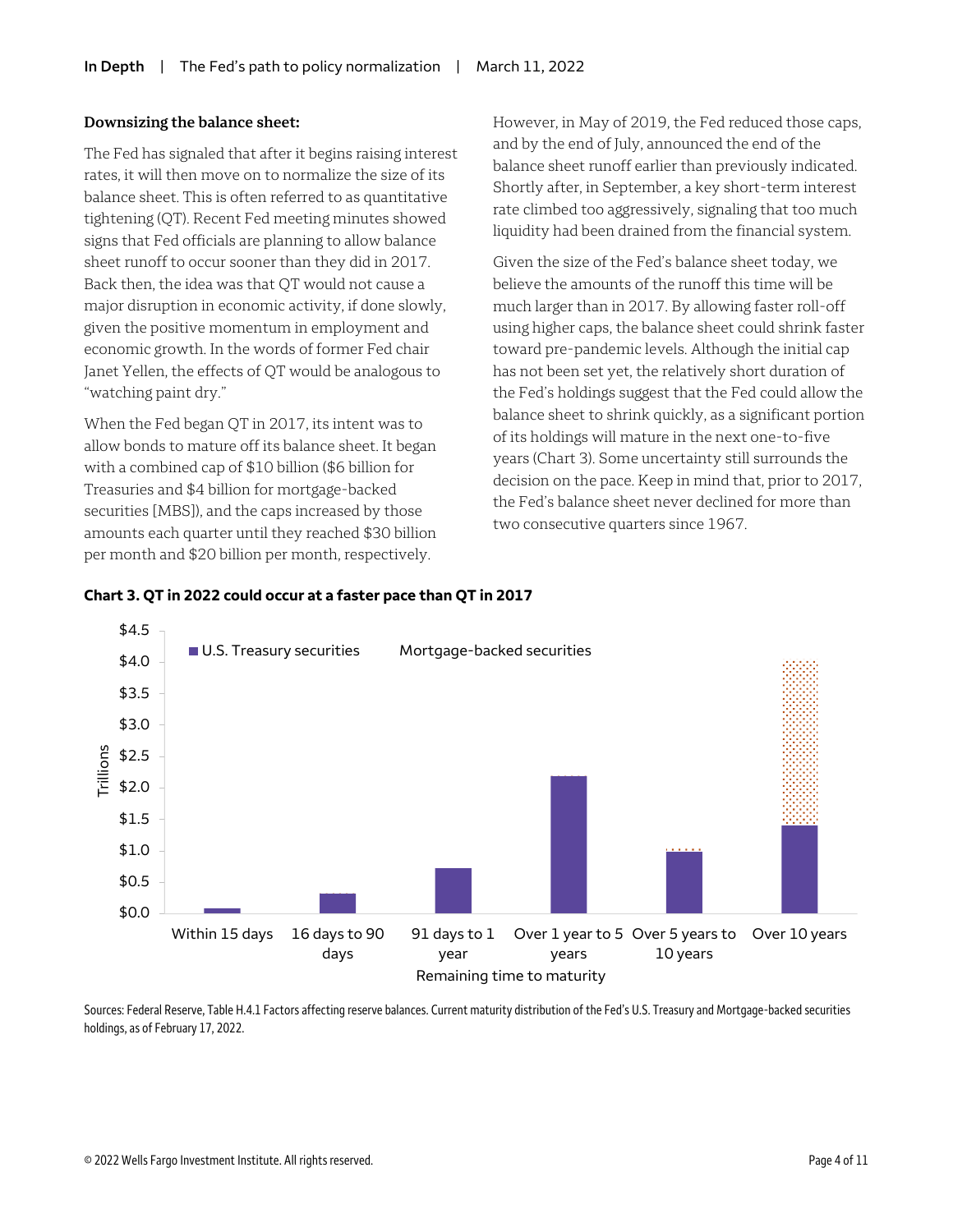#### **Why this time is different:**

U.S. inflation is at the highest level since 1982. We believe the Fed's hand has been forced to act swiftly and they will attempt to raise rates several times in 2022. However, after some hikes, the Fed could take a more cautious approach. An overly aggressive Fed policy may not be required as pandemic-related swings in spending, above-average economic growth and stubbornly high inflation levels are likely to subside in the next two years.

Also, the previous episode of balance sheet reduction was supposed to happen in the background  $-$  playing no major role in the conducting of monetary policy. This time around, QT is a mechanism to signal that the Fed means to remove its previous monetary stimulus from the economy.

Lastly, in the previous round of QT, some investors believe that liquidity was drained from the financial system at a fast pace. However, this time, given the large of amount of reserves currently available, we do not believe that balance sheet run-off will have such a significant impact. Even at a cap rate of \$90 billion per month, we don't believe that the balance sheet run-off would have tightening effects until mid-2023. Also, the Fed could decide to start at a lower cap rate, which would effectively delay tightening effects.

### **Risks of potential Fed policy missteps over the next two years**

As mentioned previously in the report, the Fed is currently navigating in an economic and financial environment that is more complicated than any other in recent history. Its main risk is shifting unintentionally from "hero" to "villain" of the U.S. economy by implementing monetary policies that are too restrictive. We expect U.S. economic growth to slow in 2022 from the strong pace of the past two years. But if the Fed removes so much liquidity that scarcity of funds undercuts economic growth, investors could turn to blame policymakers.

We don't believe that current financial conditions will overly tighten, nor do we expect to see immediate

liquidity problems as the Fed begins to normalize monetary policy. But if inflation continues elevated, and businesses and consumers begin to expect even higher future inflation, the Fed may tighten more aggressively. In this first scenario, the risk is that tightening policy could cause economic activity to weaken and unemployment to rise, just when the stubbornly high inflation begins to yield ground. Ultimately, over-tightening liquidity could slow inflation below the Fed's longer-term target.

The most likely scenario, in our view, is that inflation eventually decelerates. In this case, we believe the Fed would only hike six times in 2022, and then would be able to continue to lift rates and shrink the balance sheet at a slower pace that depends more on the evolution of the economy over the balance of the economic expansion. This more cautious approach should allow the Fed to avoid tightening excessively, while sticking to its new flexible inflation average target framework that allows inflation to run at or slightly above its longer-term target of 2%.

Another scenario that is beginning to gain traction is one where inflation peaks around current levels but declines to a range that is still too high for the Fed (somewhere around 4%-5%). In this case, the Fed may choose to ramp up on tightening but not as much as in the first scenario, perhaps avoiding a recession but still creating some pain in equity and fixed income markets.

Although all of these risks linger in the background as the Fed begins to normalize policy, we believe that the economy will be able to withstand tighter economic policy throughout 2022. Financial conditions still remain extremely accommodative (chart 4). We expect the federal funds rate to remain closer to the zero level than to the Fed's estimate of its longer-run neutral rate of 2.5% (which also happens to be the terminal interest rate level of the previous hiking cycle). Longer-term interest rates are also still very low when compared to historical averages and well below zero after adjusting for inflation. (This is what economists refer to as real rates.)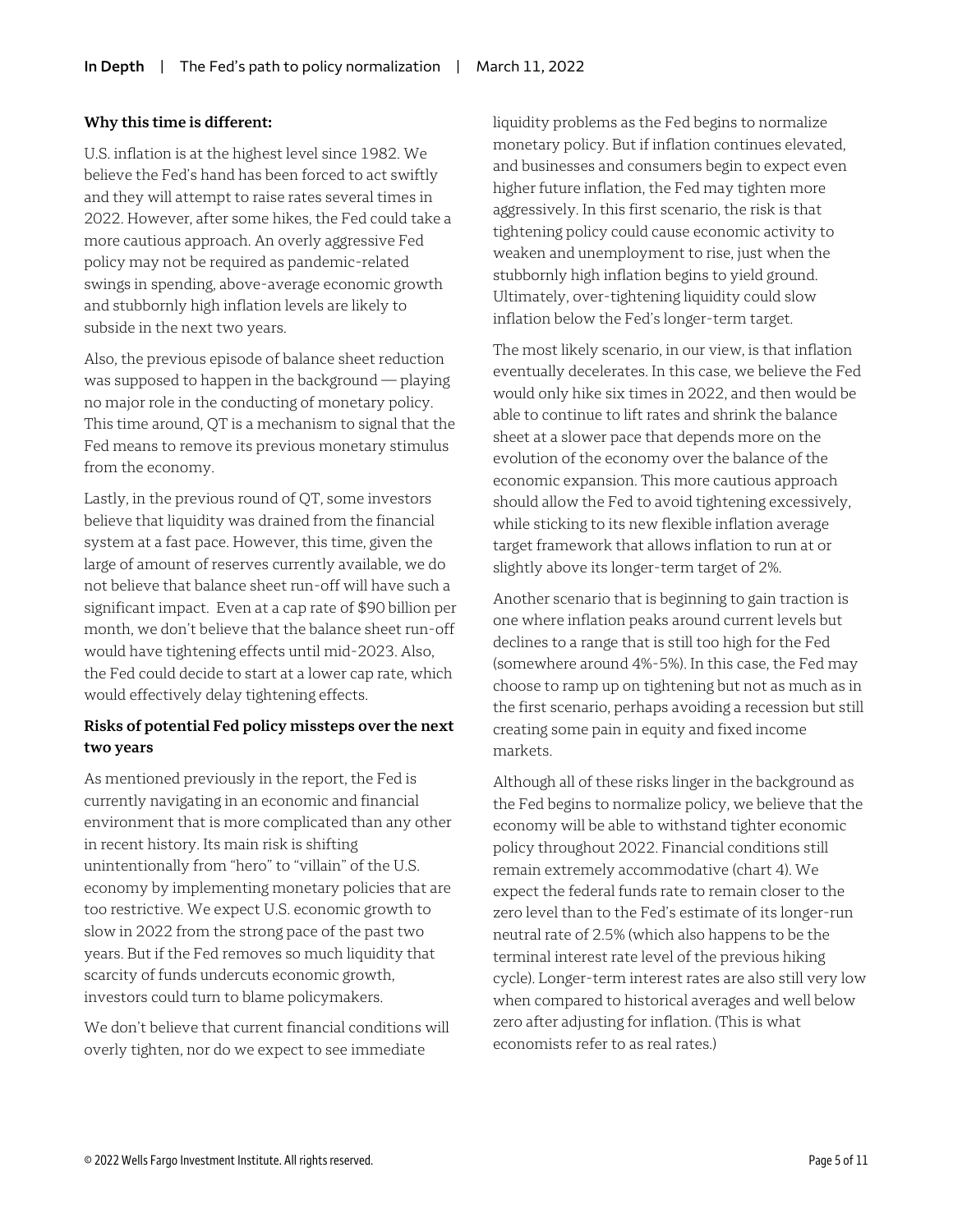

#### **Chart 4. Although interest rates are rising, easy financial conditions are still available**

Sources: Federal Reserve Bank of Chicago. Weekly data not seasonally adjusted from 01/05/2001 to 02/18/2022. The Chicago Fed's National Financial Conditions Index (NFCI) provides a comprehensive weekly update on U.S. financial conditions in money markets, debt and equity markets and the traditional and "shadow" banking systems. The NFCI is constructed to have an average value of zero and a standard deviation of one over a sample period extending back to 1971. Positive values of the NFCI have been historically associated with tighter-than-average financial conditions, while negative values have been historically associated with looser-than-average financial conditions. This figure plots the NFCI, along with contributions to the index from the three categories of financial indicators (risk, credit, and leverage). An index is unmanaged and not available for direct investment.

#### **Effects of policy tightening on fixed income markets**

Just as fixed income markets managed to stabilize after the Fed intervened in the wake of the pandemic, looking ahead we also expect them to react when the Fed begins to remove stimulus. As a general rule, interest-rate movements are usually at the forefront, as they are highly sensitive to changes in monetary policy. Historically, when policy has been stimulative, the yield curve steepened — long-term rates generally rose faster than short-term rates — but as the market

started to perceive that a change from the Fed was on the horizon, the relative movements across maturities generally reversed and the yield curve flattened. Chart 5 illustrates this tendency across previous cycles of rate movements as the economy moves through its phases of expansion and contraction. This has also been the case in the current cycle. As of the time of this writing, the Fed has not even yet started raising policy rates and the U.S. Treasury yield curve has already managed to change its shape from steepening towards flattening.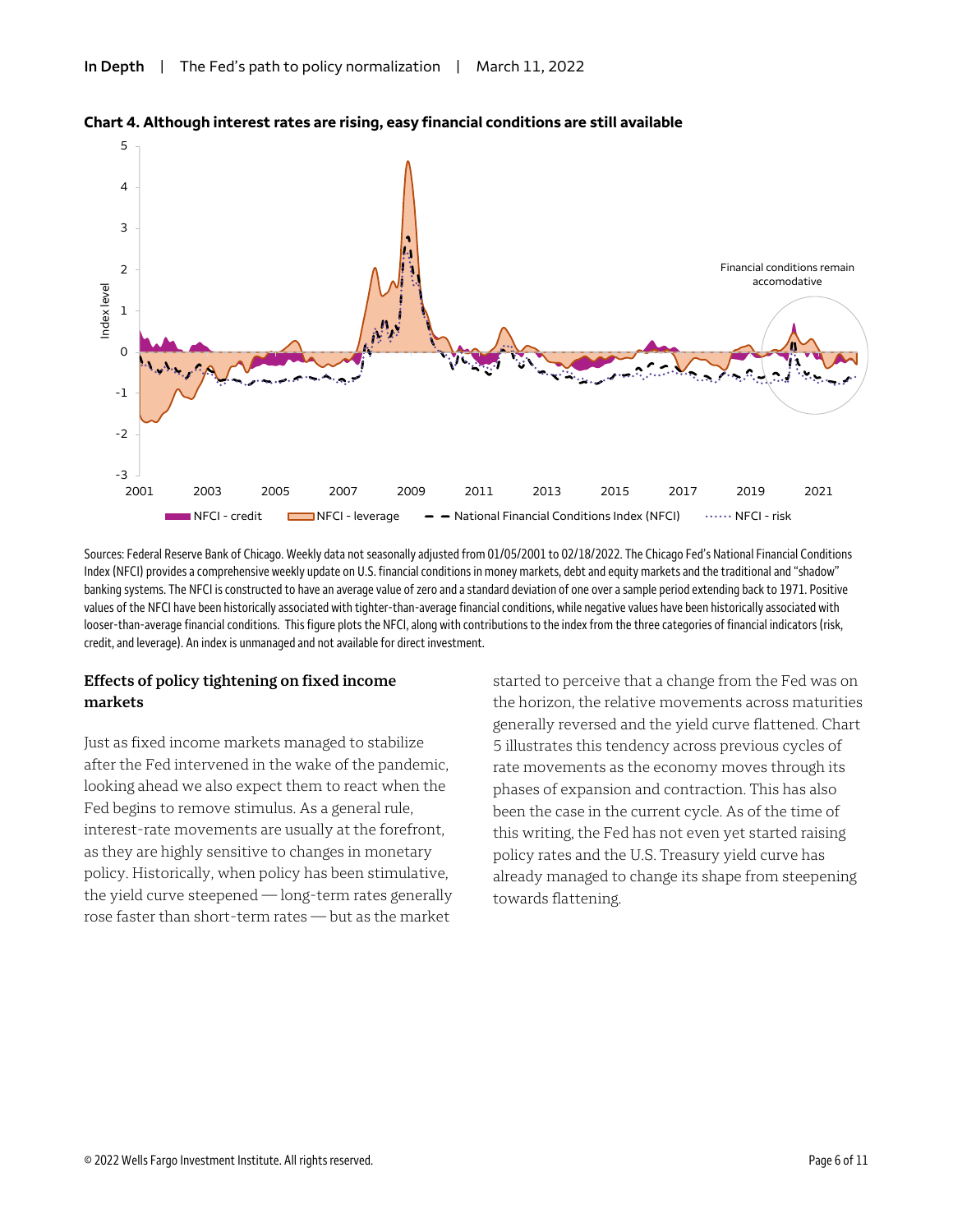

#### **Chart 5. Tightening cycles in different periods but similar script**

Sources: Bloomberg and Wells Fargo Investment Institute as of February 18, 2022. Daily data from January 1, 1986 to February 18, 2022**. Past performance is no guarantee of future results**. Current performance may be higher or lower than the performance quoted above. Yields and returns will fluctuate as market conditions change. Bottom chart has the S&P 500 PR Index and the Bloomberg High Yield Corporate Bond Index option-adjusted spreads. An index is unmanaged and not available for direct investment.

In the current cycle, the fixed income sector has been very slow to react to the higher economic growth and inflation. Although nominal yields have increased, real yields (nominal yields adjusted for inflation) remain in negative territory, and the overall level of interest rates in the economy remains well below long-term averages. Fixed-income returns tend to underperform during Fed tightening cycles as interest rates climb, and we believe there could be further underperformance in the current tightening cycle.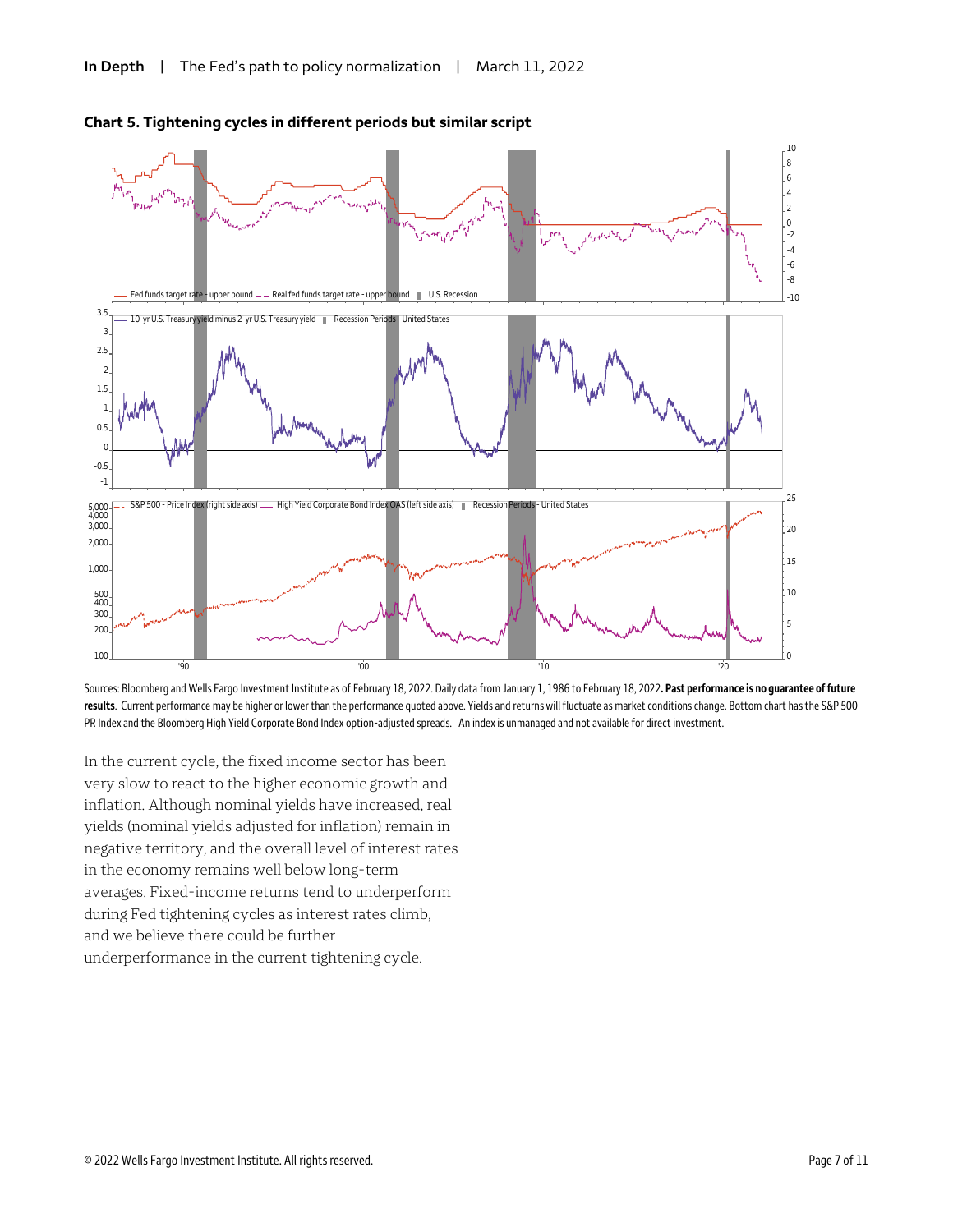|                                    | <b>Fed tightening cycle</b><br>(return %) | <b>Taper tantrum</b><br>(return %)     | Fed tightening cycle<br>(return %)      | <b>Current</b><br>(return %)           |
|------------------------------------|-------------------------------------------|----------------------------------------|-----------------------------------------|----------------------------------------|
| <b>Fixed income sector</b>         | 12/31/1993 - 12/31/1994<br>(Annualized)   | 4/30/2013 - 12/31/2013<br>(Cumulative) | 12/14/2016 - 12/19/2018<br>(Annualized) | 12/31/2020 - 2/22/2022<br>(Annualized) |
| U.S. 1-3 Month T-bills             | 4.42                                      | 0.02                                   | 1.28                                    | 0.04                                   |
| <b>U.S Treasuries</b>              | $-3.00$                                   | $-3.46$                                | 1.54                                    | $-4.70$                                |
| Short-term fixed income            | 1.03                                      | 0.31                                   | 1.11                                    | $-1.58$                                |
| Intermediate-term fixed<br>income  | $-1.64$                                   | $-2.37$                                | 1.59                                    | $-4.43$                                |
| Long-term fixed income             | $-6.09$                                   | $-10.41$                               | 3.93                                    | $-8.42$                                |
| U.S. Taxable IG fixed income       | $-2.95$                                   | $-2.91$                                | 1.86                                    | $-4.35$                                |
| Mortgage backed securities         | $-0.81$                                   | $-1.88$                                | 1.62                                    | $-3.37$                                |
| U.S Corporate bonds                | $-3.96$                                   | $-3.27$                                | 2.45                                    | $-5.14$                                |
| U.S. High Yield Corporate<br>bonds | 0.20                                      | 2.75                                   | 3.32                                    | 0.95                                   |
| Municipal bonds                    | $-3.16$                                   | $-3.79$                                | 3.30                                    | $-1.52$                                |
| Preferred stock                    |                                           | $-4.27$                                | 2.35                                    | $-1.72$                                |
| Leveraged loans                    |                                           | 2.52                                   | 2.91                                    | 5.00                                   |

#### **Table 1. Fixed income performance during tightening cycles**

|                             | Fed tightening cycle<br>(rate of change) | Taper tantrum (rate of<br>change) | Fed tightening cycle<br>(rate of change) | <b>Current</b><br>(rate of change) |
|-----------------------------|------------------------------------------|-----------------------------------|------------------------------------------|------------------------------------|
| Change in 10-yr U.S.        |                                          |                                   |                                          |                                    |
| Treasury yields             | 2.03%                                    | 1.36%                             | 0.18%                                    | 1.03%                              |
| Change in the Federal Funds |                                          |                                   |                                          |                                    |
| rate                        | 2.50%                                    | $0.00\%$                          | 1.75%                                    | $0.00\%$                           |
| Change in High Yield Option |                                          |                                   |                                          |                                    |
| <b>Adjusted Spreads</b>     | $-0.03%$                                 | $-0.50%$                          | 0.74%                                    | 0.01%                              |

Sources: Bloomberg and Wells Fargo Investment Institute as of February 22, 2022**. Past performance is no guarantee of future results**. Current performance may be higher or lower than the performance quoted above. Yields and returns will fluctuate as market conditions change. An index is not managed and not available for direct investment. See end of report for index definitions.

The current interest-rate cycle could begin to show some resemblance to the tightening cycle of 1994, as Fed officials are anticipating the need to tighten aggressively and in a shorter period-of-time, with an expected total rate of change in the federal funds rate of 2.5%. In 1994, the Fed managed to slow down the economy without driving it into a recession. Fixedincome markets suffered, but in the following two years, interest rates managed to decline, allowing performance to recover.

From the table above, we can observe that three fixedincome sectors that have managed to perform best during previous tightening cycles are leveraged loans, high-yield corporate bonds, and short-term fixed income. Although past performance is not a guarantee of future results, we believe that these sectors are better suited to withstand the upcoming Fed tightening. On the other hand, the sectors with longer duration exposure were the ones that declined the  $most.<sup>1</sup>$  $most.<sup>1</sup>$  $most.<sup>1</sup>$ 

 $\overline{a}$ 

<span id="page-7-0"></span><sup>1.</sup> A measure of the sensitivity of the price of a bond due to a change in interest rates.

<sup>© 2022</sup> Wells Fargo Investment Institute. All rights reserved. Page 8 of 11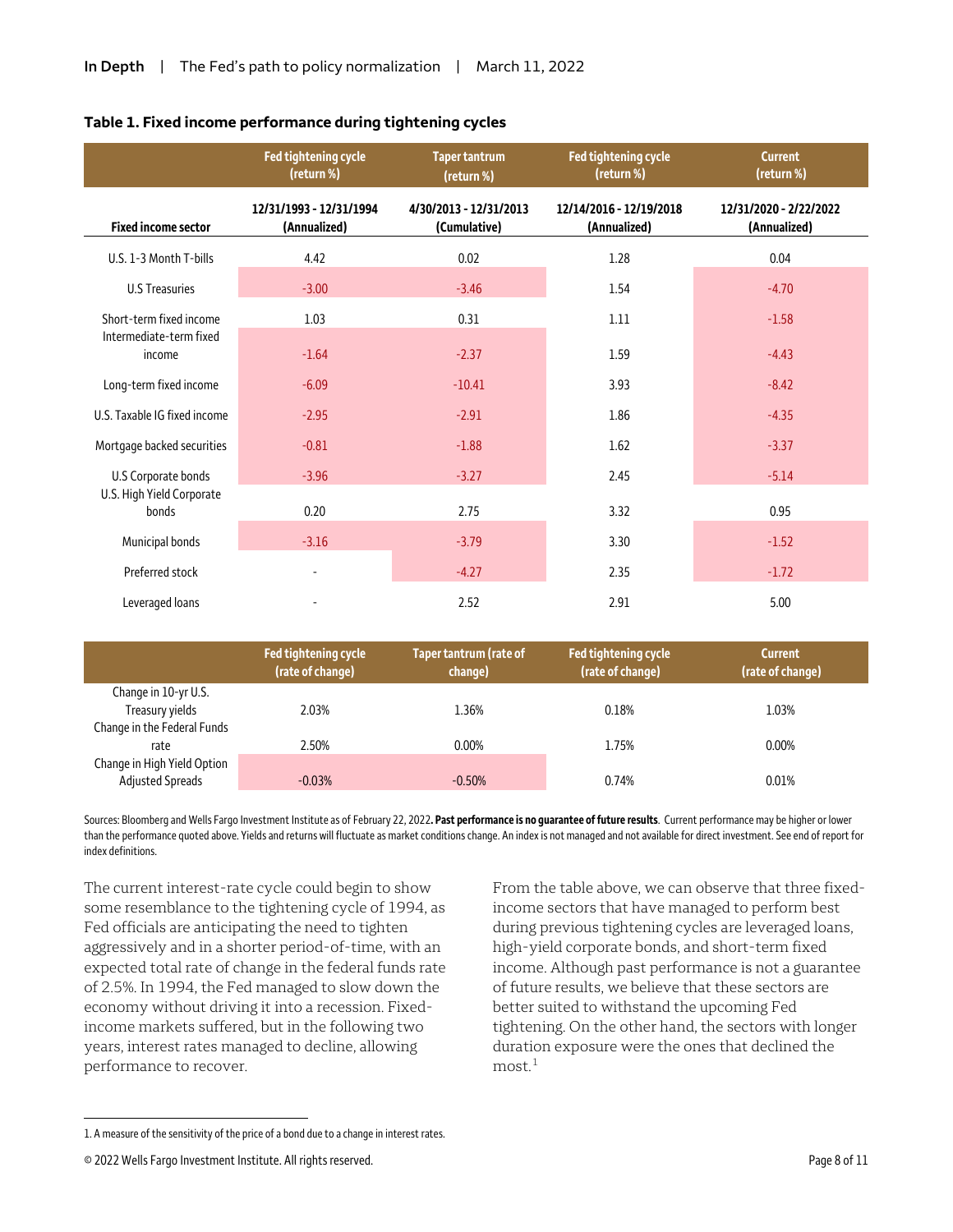#### **Implications for investors**

In our opinion, the yield curve has been and will continue to be the most important indicator to watch during Fed tightening cycles and rising rate environments.

Markets have moved extremely fast, well before the first rate hike of the current cycle has even occurred. We expect heightened volatility in rates as the market continues to digest incoming economic data, with inflation remaining a wild card that will end up influencing the Fed's hand the most.

Four fixed-income portfolio ideas investors may want to consider for a rising rate environment:

 Use fixed income defensively. Fixed income still plays a key role inside portfolios, but, while the Fed is removing stimulus, we favor using fixed income as a source of income and as potential portfolio stabilizer when unexpected risks surface.

- Review portfolio holdings and consider reducing portfolio concentrations exceeding our guidance in U.S. government securities, investment grade corporate bonds with long maturities, and mortgage-backed securities.
- Maintain full strategic allocations in intermediateterm fixed income, and particularly in high-yield corporate bonds; in preferred stock for those investors seeking yield; and in floating rate bonds (leveraged loans for example) as they tend to provide better relative performance than other fixed income asset classes during a rising rate environment and a Fed tightening cycle.
- Maintain durations at or slightly below selected fixed income benchmarks.

## Luis Alvarado Investment Strategy Analyst

In his role, Mr. Alvarado researches and analyzes economic and market trends for the investment strategy team. He contributes to several WFII publications, including Global Investment Strategy reports, white papers, and special reports. In addition, he helps maintain the WFII library of economic and market charts.

Mr. Alvarado joined the investment strategy team in 2012 from Wells Fargo Advisors where he served as a client service associate, supporting the sales and trading functions for brokerage clients.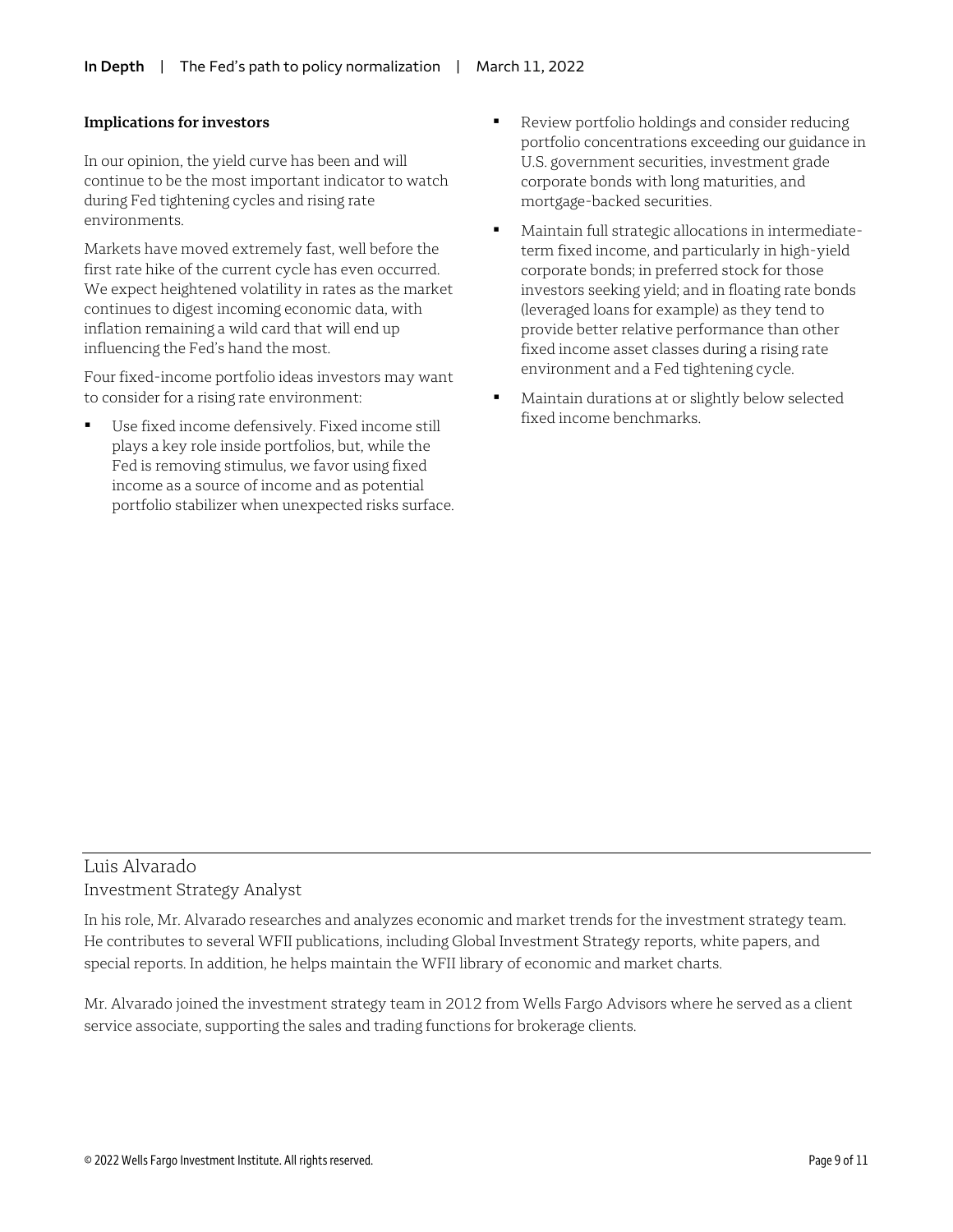#### **Risk Considerations**

Each asset class has its own risk and return characteristics. The level of risk associated with a particular investment or asset class generally correlates with the level of return the investment or asset class might achieve. **Stock markets**, especially foreign markets, are volatile. Stock values may fluctuate in response to general economic and market conditions, the prospects of individual companies, and industry sectors. **Bonds**are subject to market, interest rate, price, credit/default, liquidity, inflation and other risks. Prices tend to be inversely affected by changes in interest rates. Income from **municipal**securities is generally free from federal taxes and state taxes for residents of the issuing state. While the interest income is tax-free, capital gains, if any, will be subject to taxes. Income for some investors may be subject to the federal Alternative Minimum Tax (AMT). **Floating rate securities**are generally below investment grade quality ("high-yield securities or "junk" bonds) and should be viewed as speculative. Investors should review their ability to assume the risks associated with investments which utilize such securities. In addition to the risks associated with investment in debt securities, investments in **mortgage-backed securities** will be subject to prepayment, extension and call risks. Changes in prepayments may significantly affect yield, average life and expected maturity. There are special risks associated with investing in **preferred** securities. Preferred securities are subject to interest rate and credit risks. Interest rate risk is the risk that preferred securities will decline in value because of changes in interest rates. Credit risk is the risk that an issuer will default on payments of interest and principal. **Treasury Inflation-Protected Securities (TIPS)**are subject to interest rate risk, especially when real interest rates rise. This may cause the underlying value of the bond to fluctuate more than other fixed income securities. TIPS have special tax consequences, generating phantom income on the "inflation compensation" component of the principal. A holder of TIPS may be required to report this income annually although no income related to "inflation compensation" is received until maturity. Although **Treasuries** are considered free from credit risk they are subject to other types of risks. These risks include interest rate risk, which may cause the underlying value of the bond to fluctuate.

#### **Index Definitions**

*Cash Alternatives/Treasury Bills*. **Bloomberg U.S. Treasury Bills (1–3M) Index** is representative of money markets.

*U.S. Treasury.* **Bloomberg U.S. Treasury Index** includes public obligations of the U.S. Treasury with a remaining maturity of one year or more.

*Short Term Taxable Fixed Income.* **Bloomberg U.S. Aggregate 1-3 Year Bond Index** is the one to three year component of the Bloomberg U.S. Aggregate Bond Index, which represents fixed-income securities that are SEC-registered, taxable, dollar-denominated, and investment-grade.

*Intermediate Term Taxable Fixed Income.* **Bloomberg U.S. Aggregate 5-7 Year Bond Index** is composed of the Bloomberg U.S. Government/Credit Index and the Bloomberg U.S. Mortgage-Backed Securities Index, and includes Treasury issues, agency issues, corporate bond issues, and mortgage-backed securities with maturities of 5-7 years.

*Long Term Taxable Fixed Income.* **Bloomberg U.S. Aggregate 10+ Year Bond Index** is composed of the Bloomberg U.S. Government/Credit Index and the Bloomberg U.S. Mortgage-Backed Securities Index, and includes Treasury issues, agency issues, corporate bond issues, and mortgage-backed securities with maturities of 10 years or more.

U.S. Taxable Investment Grade Fixed Income. **Bloomberg U.S. Aggregate Bond Index** is a broad-based measure of the investment grade, U.S. dollar-denominated, fixed-rate taxable bond market.

*U.S. Mortgage-backed securities.* **Bloomberg US Mortgage Backed Securities (MBS) Index**tracks fixed-rate agency mortgage backed pass-through securities guaranteed by Ginnie Mae (GNMA), Fannie Mae (FNMA), and Freddie Mac (FHLMC).

U.S. Investment Grade Corporate Fixed Income. **Bloomberg U.S. Corporate Bond Index** measures the investment grade, fixed-rate, taxable corporate bond market. It includes USD denominated securities publicly issued by US and non-US industrial, utility and financial issuers.

*U.S. High Yield Corporate Fixed Income.* **Bloomberg U.S. Corporate High Yield Index** covers the universe of fixed-rate, noninvestment-grade debt.

*U.S. Municipal Bond.* **Bloomberg Municipal Index** is considered representative of the broad market for investment grade, tax-exempt bonds with a maturity of at least one year.

*Preferred Stock.* **S&P U.S. Preferred Stock Index** is designed to measure the performance of the U.S. preferred stock market. Preferred stocks pay dividends at a specified rate and receive preference over common stocks in terms of dividend payments and liquidation of assets.

Leveraged Loans. S&P/LSTA Leveraged Loan Index is a market value-weighted index designed to measure the performance of the U.S. leveraged loan market based upon market weightings, spreads and interest payments.

#### **General Disclosures**

Global Investment Strategy (GIS) is a division of Wells Fargo Investment Institute, Inc. (WFII). WFII is a registered investment adviser and wholly owned subsidiary of Wells Fargo Bank, N.A., a bank affiliate of Wells Fargo & Company.

The information in this report was prepared by Global Investment Strategy. Opinions represent GIS' opinion as of the date of this report and are for general information purposes only and are not intended to predict or quarantee the future performance of any individual security, market sector or the markets generally. GIS does not undertake to advise you of any change in its opinions or the information contained in this report. Wells Fargo & Company affiliates may issue reports or have opinions that are inconsistent with, and reach different conclusions from, this report.

The information contained herein constitutes general information and is not directed to, designed for, or individually tailored to, any particular investor or potential investor. This report is not intended to be a client-specific suitability or best interest analysis or recommendation, an offer to participate in any investment, or a recommendation to buy, hold or sell securities. Do not use this report as the sole basis for investment decisions. Do not select an asset class or investment product based on performance alone. Consider all relevant information, including your existing portfolio, investment objectives, risk tolerance, liquidity needs and investment time horizon. The material contained herein has been prepared from sources and data we believe to be reliable but we make no guarantee to its accuracy or completeness.

Wells Fargo Advisors is registered with the U.S. Securities and Exchange Commission and the Financial Industry Regulatory Authority, but is not licensed or registered with any financial services regulatory authority outside of the U.S. Non-U.S. residents who maintain U.S.-based financial services account(s) with Wells Fargo Advisors may not be afforded certain